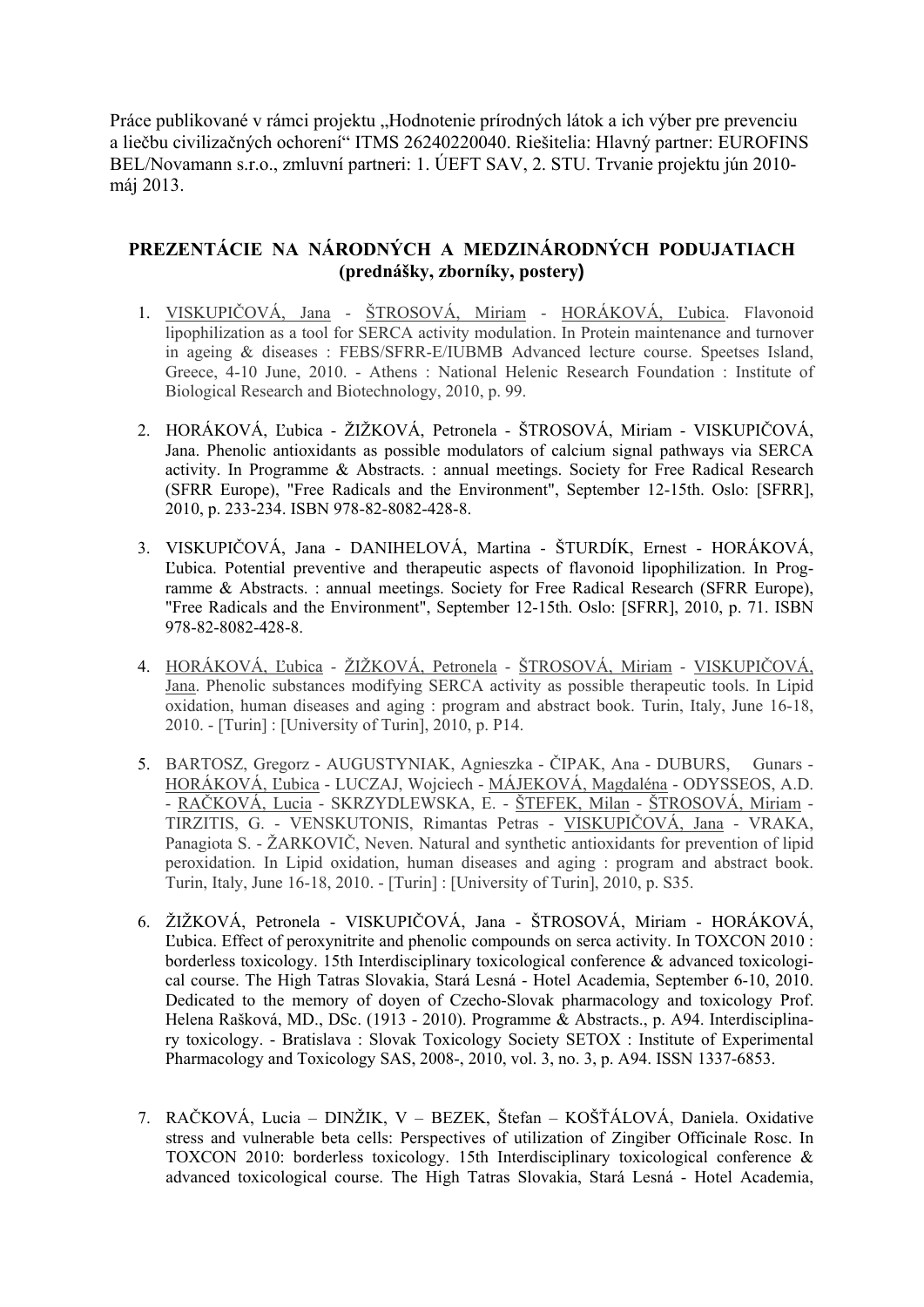September 6-10, 2010. Dedicated to the memory of doyen of Czecho-Slovak pharmacology and toxicology Prof. Helena Rašková, MD., DSc. (1913 - 2010). Programme & Abstracts., p. A94. Interdisciplinary toxicology. - Bratislava : Slovak Toxicology Society SETOX : Institute of Experimental Pharmacology and Toxicology SAS, 2008-, 2010, vol. 3, no. 3, p. A77. ISSN 1337-6853.

- 8. SOTNÍKOVÁ, Ružena FIALOVÁ S. KOŠŤÁLOVÁ, D.- NOSÁĽOVÁ, VIERA DRÁBIKOVÁ Katarína – NAVAROVÁ, Jana –BAUER Viktor. "Účinok kyseliny rozmarínovej na cievne tkanivo in vitro" 60. Farmakologické dni, Hradec Králové, September 16, 2010, In Acta Medica (Hradec Králové) : journal of Faculty of Medicine in Hradec Králové, 2010, vol. 53, no. 3, p. 194-195. ISSN 1211-4286.
- 9. Memoriál prof. MUDr. F. Šveca, DrSc. 15. Ročník, Farmaceutická fakulta UK, Bratislava 11.11. 2010: Jana Viskupičová, Martina Danihelová, Miriam K. Štrosová, Ľubica Horáková : " Lipofilizované flavonoidy: Antioxidačné, antiproteinázové a enzým-inhibičné účinky " Petronela Žižková, Jana Viskupičová, Ľubica Horáková: "Účinok pycnogenulu a štandardizovaného extraktu Ginkgo biloba na peroxinitritom oxidovanú Ca-ATPázu zo sarkoplazmatického retikula." Zuzana Kyseľová, P. Weismann, Ján Drímal, Milan Štefek: "Selenite-induced cataract – suitable in vitro model for testing substances potentially affecting rat eye lens opacity " Zuzana Kyseľová, Lucia Račková, Štefan Bezek, Ľubica Surovčíková: "The effect of stobadine on oxidative injury of rat hepatocyte "
- 10. Magdaléna Májeková, Miroslav Dobrucky, Peter Slížik: The use of NAMD cluster computing in molecular dynamics study of inhibition mechanism for aldose reductase. In GCCP 2010: 6th International wokkshop on grid computing form complex problems. November 8.-10. 2010 http://conference.ui.sav.sk/gccp2010/docs/finalProgGCCP2010.pdf
- 11. Ľubica Horáková, "Hodnotenie prírodných látok a ich výber pre prevenciu a lieč-bu civilizačných ochorení". Výročná konferencia Agentúry MŠVVaŠ SR pre ŠF EÚ pod záš-titou ministra školstva, vedy, výskumu a športu SR Eugena Jurzycu, 10. máj 2011, Kongreso-vé centrum Technopol, Bratislava.
- 12. Viskupičová J., Žižková P., Držík F., Veverka M., Horáková Ľ. Effect of novel quercetin derivatives on sarcoplasmic reticulum Ca2+-ATPase (I), Interdisciplinary Toxicology, 4 (2), 2011 str. A65, 16th Interdisciplinary Toxicology conference, Prague, May 17.-20, 2011.
- 13. Žižková P., Viskupičová J., Veverka M., Horáková Ľ. Effect of novel quercetin derivatives on sarcoplasmic reticulum Ca2+-ATPase (II), Interdisciplinary Toxicology 4 (2), 2011 str. A69, 16th Interdisciplinary Toxicology conference, Prague, May 17. – 20, 2011.
- 14. Májeková M., Danihelová M, Viskupičová J. Medicinal chemistry of polyphenol fatty acid esters Abstract proceedings from the VIIth Joint Meeting on Medicinal Chemistry, Catania, June  $30^{th}$ -July  $2^{nd}$  2011, Italy, p. 99.
- 15. Horáková Ľ., Viskupičová J. Prevention of post-translational modifications of SERCA by flavonoids. SFRR –Europe 2011 Meeting, Redox biology and Micronutrients: From signaling to translation and back, Istanbul, September 7.-10. 2011, Turkey p.50.
- 16. Viskupičová J., Žižková P., Veverka M., Horáková Ľ. Modulation of sarcoplasmic reticulum Ca-ATPase activity by novel quercetin derivatives. SFRR –Europe 2011 Meeting, Redox biology and Micronutrients: From signaling to translation and back, Istanbul, September 7.-10. 2011, Turkey, p. 88.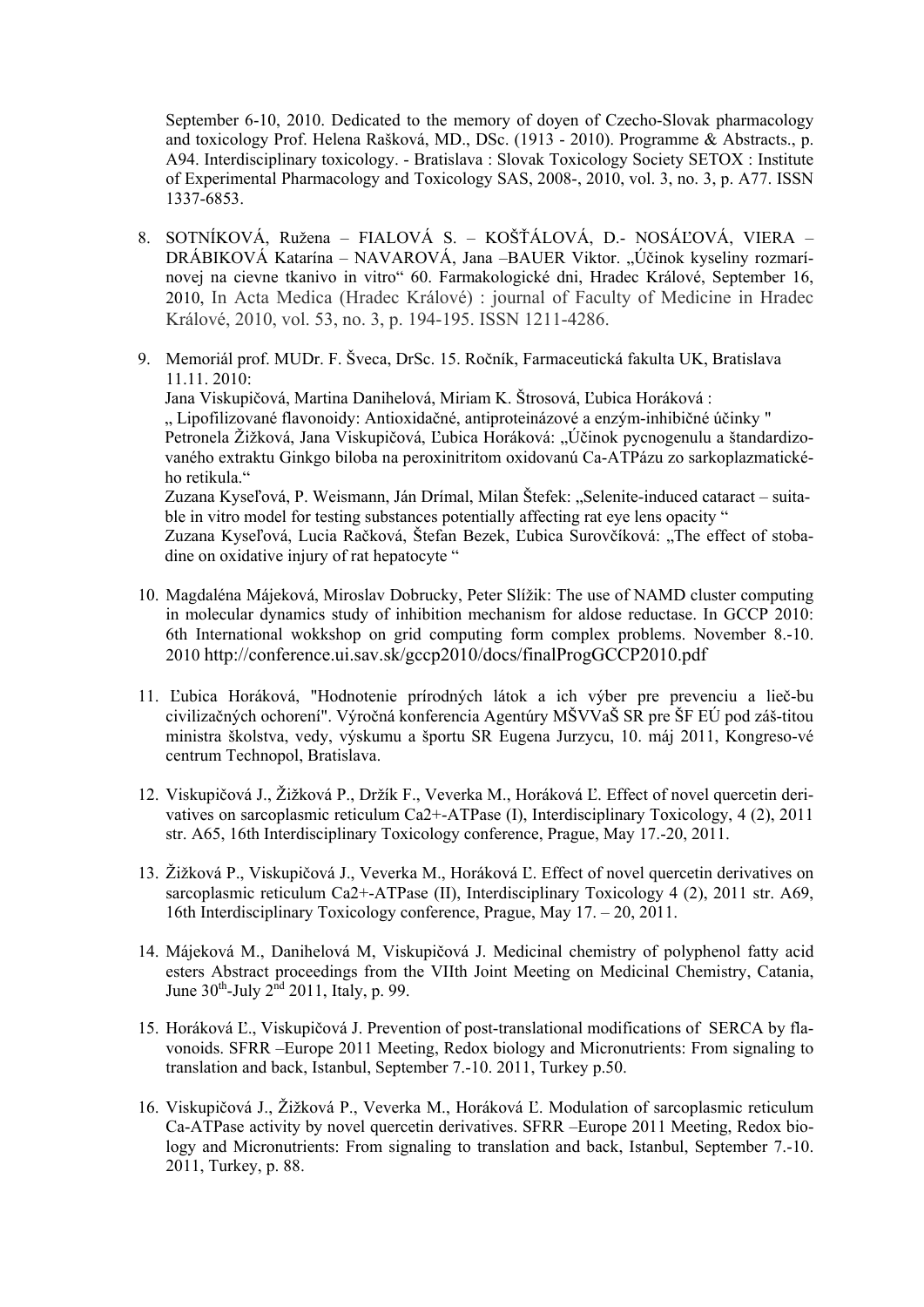- 17. Žizková P., Viskupičová J., Horáková Ľ. "Effect of natural flavonoid extracts on peroxynitrite-oxidized Ca2+-ATPase from sarcoplasmic reticulum". International Conference Applied Natural Sciences 2011 Papiernička – Častá, 5. - 7.10. 2011.
- 18. MILÁČKOVÁ, Ivana PRNOVÁ, Marta KOVÁČIKOVÁ, Lucia MÁJEKOVÁ, Magdaléna - VEVERKA, Miroslav - ŠTEFEK, Milan. 2-Chloro-1,4-naphtoquinone derivative of quercetin as antioxidant and aldose reductase inhibitor in prevention of diabetic complications: preclinical study in vitro. In 16th Biennial Meeting of the Society for Free Radical Research International : 6-9 September 2012, Imperial College, London, UK. Programme Booklet. - London : SFRRI, 2012, p. S149.
- 19. MILÁČKOVÁ, Ivana PRNOVÁ, Marta KOVÁČIKOVÁ, Lucia MÁJEKOVÁ, Magdalé-na - VEVERKA, Miroslav - ŠTEFEK, Milan. 2-chloro-1,4-naftochinónový derivát kvercetínu ako potencionálne liečivo diabetických komplikácií: predklinické testy in vitro. In 62. Farmakologické dni : program a zborník abstraktov. 25. - 27. jún 2012. - Košice : Equilibra, 2012, s. 66. ISBN 978-80-8143-020-6.
- 20. ŠTEFEK, Milan MILÁČKOVÁ, Ivana KOVÁČIKOVÁ, Lucia MÁJEKOVÁ, Magdaléna VEVERKA, Miroslav - VEVERKOVÁ, E. - ŠVAJDLENKA, Emil - GALLOVIČ, J. Semisynthetic derivates of quercetin as antioxidants and aldose reductase inhibitors in prevention of diabetic complications: preclinical study in vitro. In 6th European Congress of Pharmacolo-gy, EPHAR 2012 : final programme. July 17-20, Granada, Spain. - Granada : [Spanish Society of Pharmacology], 2012, p. P039.
- 21. HORÁKOVÁ, Ľubica ŽIŽKOVÁ, Petronela VISKUPIČOVÁ, Jana BLAŠKOVIČ, Dušan MILÁČKOVÁ, Ivana - RATKOVSKÁ, L. - VEVERKA, Miroslav. Effect of quer-cetin and its derivatives on peroxynitrite injured sarco/endoplasmic Ca2+ -ATPase as a possi-ble therapeutic tool. In 6th European Congress of Pharmacology, EPHAR 2012: final prog-ramme. July 17-20, Granada, Spain. - Granada : [Spanish Society of Pharmacology], 2012, p. P560.
- 22. RAČKOVÁ Lucia., DRŽÍK Filip., VEVERKA M., BEZEK Š. NOVEL DERIVATIVES OF QUERCETIN AS PROSPECTIVE AGENTS AGAINST OXIDATIVE DAMAGE IN PAN-CREATIC CELLS. In TOXCON 2012. Toxicology at the crossrodad: 17th Intedisciplinary toxicological conference and Advanced toxicological cours. The High Tatras, Slovakia. Stará Lesná - hotel Academia, August 27-31, 2012. Programme and abstracts, p. 65-66. Interdisciplinary toxicology. - Bratislava : Slovak Toxicology Society SETOX : Institute of Experimental Pharmacology and Toxicology SAS, 2012, vol. 5, suppl. 1, p. 65-66. ISSN 1337-6853.
- 23. ŽIŽKOVÁ, Petronela VISKUPIČOVÁ, Jana VEVERKA, Miroslav HORÁKOVÁ, Ľubica. New quercetin derivatives and thier action on peroxynitrite-oxidized SERCA1. In 16th Biennial Meeting of the Society for Free Radical Research International : 6-9 September 2012, Imperial College, London, UK. Programme Booklet. - London : SFRRI, 2012, p. S99-S100.
- 24. Stefek Milan, Milackova Ivana, Kovacikova Lucia, Karasu Cimen. Flavonoids as potential multifactorial anticataract agents. 3rd European Congress on Preventative, Regenerative and Anti-Aging Medicine ECOPRAM-2012, Istanbul 28.05. - 01.06. 2012.
- 25. SOTNÍKOVÁ, Ružena OKRUHLICOVÁ, Ľudmila PIVÁČKOVÁ, L. FIALOVÁ, Silvia NAVAROVÁ, Jana - VLKOVIČOVÁ, Jana - KŘENEK, Peter. Vascular inflammatory changes induced by diabetes - effect of rosmarinic acid. In TOXCON 2012. Toxicology at the crossrodad : 17th Intedisciplinary toxicological conference and Advanced toxicological cours. The High Tatras, Slovakia. Stará Lesná - hotel Academia, August 27-31, 2012. Programme and abstracts, p. 70. Interdisciplinary toxicology. - Bratislava : Slovak Toxicology Society SETOX : Institute of Experimental Pharmacology and Toxicology SAS, 2012, vol. 5, suppl. 1, p. 70. ISSN 1337- 6853.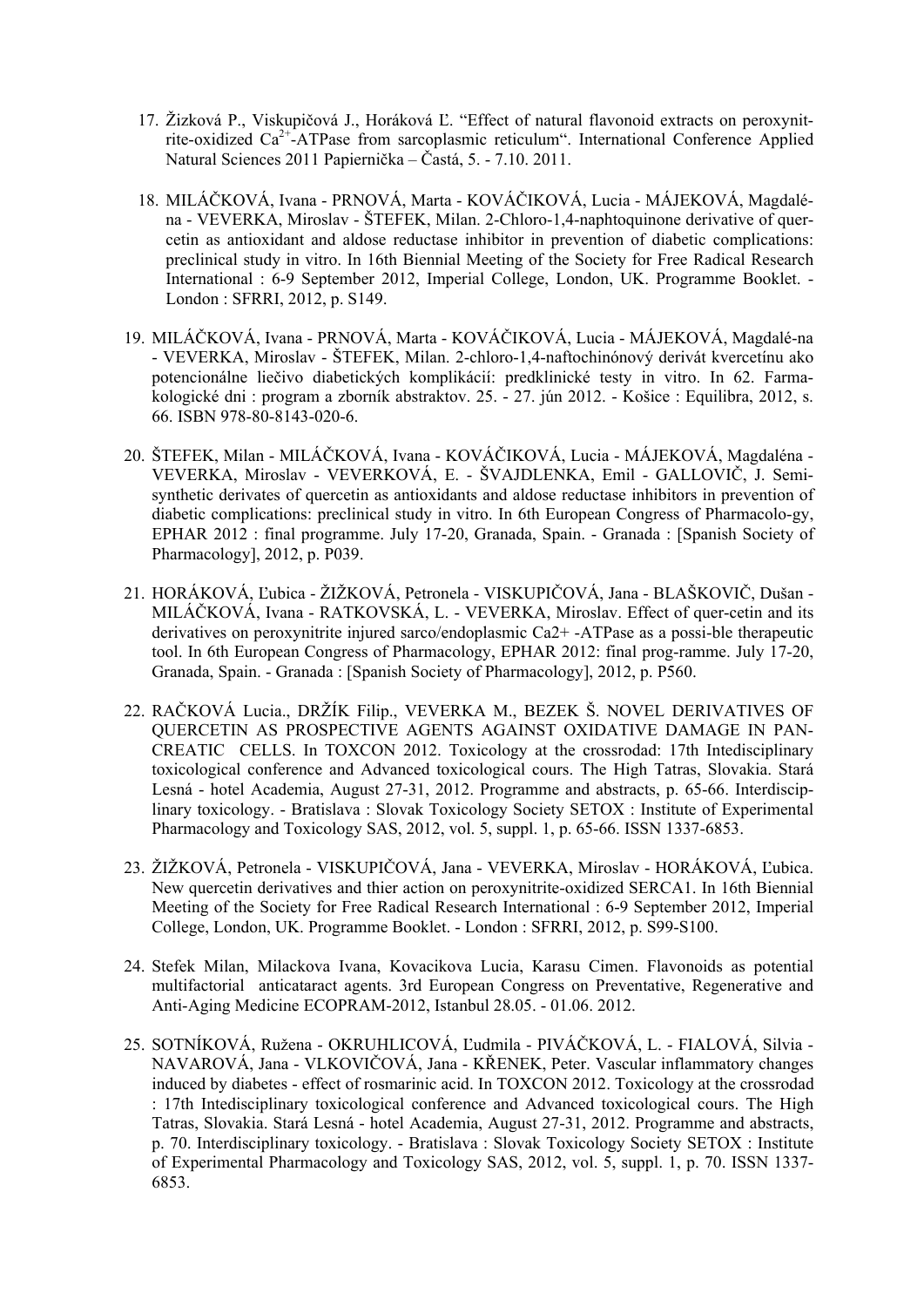- 26. SOTNÍKOVÁ, Ružena OKRUHLICOVÁ, Ľudmila PIVÁČKOVÁ, L. FIALOVÁ, Silvia NAVAROVÁ, Jana - VLKOVIČOVÁ, Jana - KŘENEK, Peter. Kyselina rozmarínová zabraňuje cievnej dysfunkcii vyvolanej experimentálnym diabetom u potkanov. In 62. Farmakologické dni : program a zborník abstraktov. Košice, 25. - 27. júna 2012. - Košice : Equilibra, 2012, s. 90. ISBN 978-80-8143-020-6.
- 27. Blaškovič, Dušan, Drzik, Filip., Viskupičová, Jana., Veverka, Miroslav., Horakova,Lubica. Effects of novel quercetin derivatives on sarco/endoplasmic reticulum Ca2+-ATPase. In TOXCON 2012. Toxicology at the crossrodad: 17th Intedisciplinary toxicological conference and Advanced toxicological cours. The High Tatras, Slovakia. Stará Lesná - hotel Academia, August 27-31, 2012. Programme and abstracts, p. 78. Interdisciplinary toxicology. - Bratislava : Slovak Toxicology Society SETOX : Institute of Experimental Pharmacology and Toxicology SAS, 2012, vol. 5, suppl. 1, p. 28-29.
- 28. ŽIŽKOVÁ, Petronela VISKUPIČOVÁ, Jana HORÁKOVÁ, Ľubica. Posttranslational and confor-mational changes in peroxynitrite-oxidized serca effect of EGB 761 and pycnogenol®. In TOXCON 2012. Toxicology at the crossrodad : 17th Intedisciplinary toxicological confe-rence and Advanced toxicological cours. The High Tatras, Slovakia. Stará Lesná - hotel Aca-demia, August 27-31, 2012. Programme and abstracts, p. 78. Interdisciplinary toxicology. - Bratislava : Slovak Toxicology Society SETOX : Institute of Experimental Pharmacology and Toxicology SAS, 2012, vol. 5, suppl. 1, p. 78.
- 29. ŽIŽKOVÁ, Petronela VISKUPIČOVÁ, Jana HORÁKOVÁ, Ľubica. Posttranslational and conformational changes in peroxynitrite-oxidized SERCA, effect of Egb 761 and Pycnogenol®. In Miniconference of doctoral students : abstract booklet. - Bratislava : IEPT SAS, 2012, p. non pag.
- 30. Blaškovič, Dušan, Drzik, Filip., Viskupičová, Jana., Veverka, Miroslav., Horakova, Lubica.. Effects of novel quercetin derivatives on sarco/endoplasmic reticulum Ca2+-ATPase. In 16th Biennial Meeting of the Society for Free Radical Research International : 6-9 September 2012, Imperial College, London, UK. Programme Booklet. - London : SFRRI, 2012, p. S92-S93.
- 31. Májeková Magdaléna: "Medicínska chémia inhibítorov aldózareduktázy prírodného a syntetického pôvodu" Drugs: their action in pharmacology and toxicology, Bratislava, SAV, 31.5.2012
- 32. Bezek Štefan ...Efficacy and safety of a new therapy of cholesterol metabolic disorders in hereditary hypertriglyceridemic rats" Drugs: their action in pharmacology and toxicology, Bratislava, SAV, 31.5.2012
- 76. MILÁČKOVÁ, Ivana PRNOVÁ, Marta KOVÁČIKOVÁ, Lucia MÁJEKOVÁ, Magdaléna - VEVERKA, Miroslav - ŠTEFEK, Milan. 2-Chloro-1,4-naphtoquinone derivative of quercetin as antioxidant and aldose reductase inhibitor in prevention of diabetic complications: preclinical study in vitro. In *Miniconference of doctoral students : abstract booklet*. - Bratislava : IEPT SAS, 2012, p. non pag.
- 77. Magdaléna Májeková, Miroslav Dobrucky, Peter Slížik. The use of NAMD cluster computing in molecular dynamics study of inhibition mechanism for aldose reductase. In 6th International Workshop on Grid Computing for Complex Problems : GCCP 2010 proceedings. L. Hluchý, P. Kurdel, J. Sebestyénová. - Bratislava : Institute of Informatics SAS, 2010, p. 181-184. ISBN 978-80-970145-3-7, (aktivita 3.2).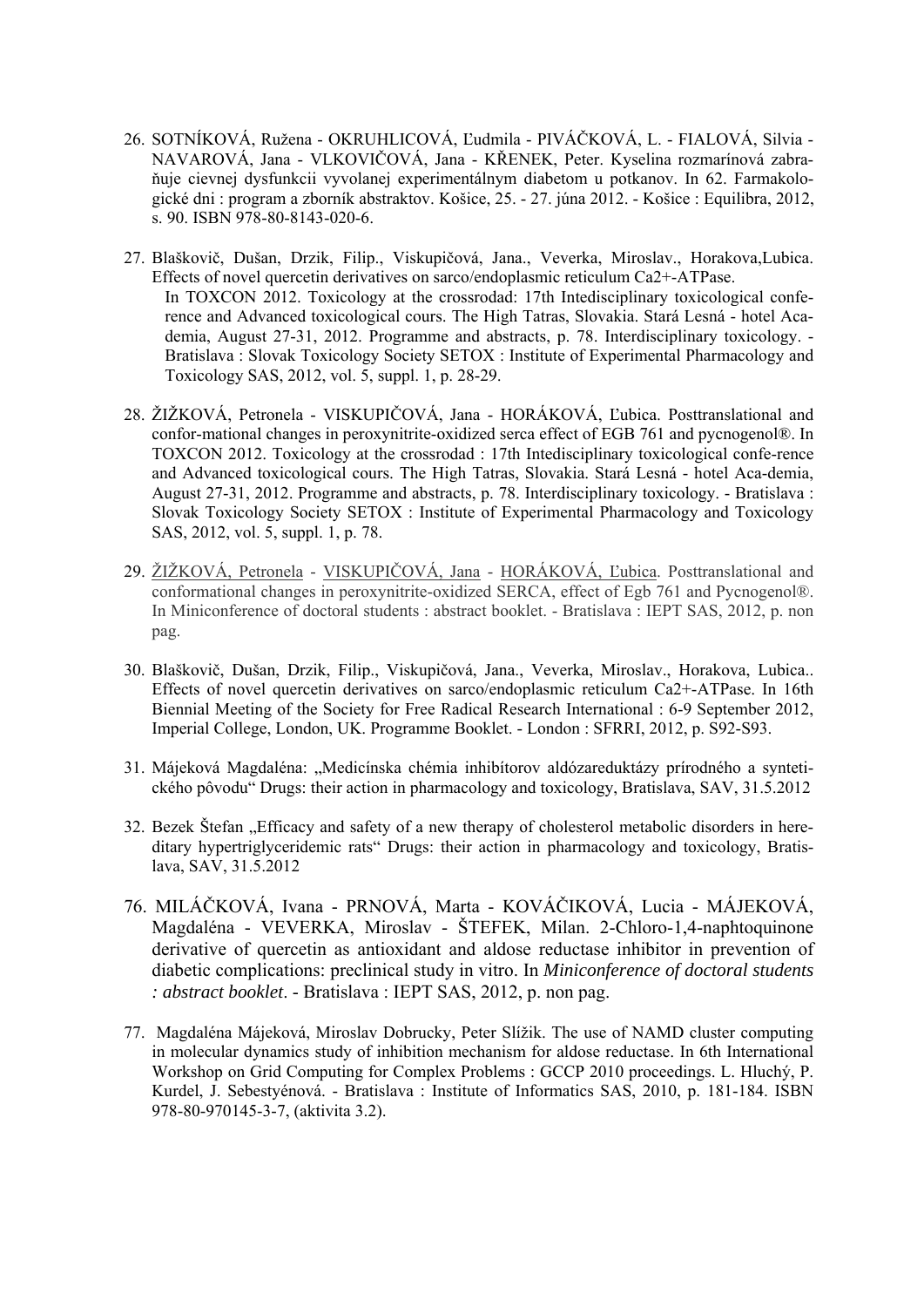- 78. Viskupičová J., Danihelová M., Štrosová M.K., Horáková Ľ. Lipofilizované flavonoidy: antioxidačné, antiproteázové a enzým inhibičné účinky. Pokroky vo farmakológii v Slovenskej republike VI, UK v Bratislave, Farm. Fak. 2011, str. 28 – 34, ISBN 978-80-223- 3073-2, (aktivita 3.2).
- 79. Žižková P., Viskupičová J., Horáková Ľ. Účinok štandardizovaných prírodných extraktov na sarkoplazzmatické retikulum poškodené peroxynitritom. Pokroky vo farmakológii v Slovenskej republike VI, UK v Bratislave, Farm. Fak. 2011, str. 35 – 41, ISBN 978-80-223- 3073-2, (aktivita 3.2).
- 80. Kyseľová Z., Weismann P., Drímal J., Štefek M. Seleničnanom indukovaná katarakta vhodný in vitro model na testovanie látok s potenciálom ovplyvniť zákal očnej šošovky u potkanov. Pokroky vo farmakológii v Slovenskej republike VI, UK v Bratislave, Farm. Fak. 2011, str. 97- 104, ISBN 978-80-223-3073-2, (aktivita 3.2).
- 81. Surovčíková Ľ., Kyseľová Z., Račková L., Bezek Š. Vplyv stobadínu na oxidačné poškodenie hepatocytov potkana. Pokroky vo farmakológii v Slovenskej republike VI, UK v Bratislave, Farm. Fak. 2011, str. 91- 96, ISBN 978-80-223-3073-2, (aktivita 3.2).
- 82. Žižková P., Viskupičová J., Horáková Ľ. Effect of natural favonoid extracts on peroxynitriteoxidized Ca2+-ATPase from sarcoplasmic reticulum. Applied Natural sciences 2011, p. 346- 351, ISBN 978-808105-266-8, (aktivita 3.2).
- 83. MÁJEKOVÁ, Magdaléna MILÁČKOVÁ, Ivana PRNOVÁ, Marta ŠNIRC, Vladimír GAJDOŠÍKOVÁ, Alena - GAJDOŠÍK, Andrej - ŠTEFEK, Milan. Review: Medicinal chemistry of aldose reductase inhibitors. In Drugs: their action in pharmacology and toxicology. Editors Viktor Bauer, Mojmír Mach, Jana Navarová, Ružena Sotníková. - Bratislava : Institute of Experimental Pharmacology and Toxicology SAS, 2012, p. 151-160. ISBN 978-80-971042-0-7, (aktivita 1.1).
- 84. BEZEK, Štefan BRNOLIAKOVÁ, Zuzana SOTNÍKOVÁ, Ružena KNEZL, Vladimír NAVAROVÁ, Jana - DŘÍMAL, Ján - BAUER, Viktor. Efficacy and safety of a new therapy of cholesterol metabolic disorders in hereditary hypertriglyceridemic rats. In Drugs: their action in pharmacology and toxicology. Editors Viktor Bauer, Mojmír Mach, Jana Navarová, Ružena Sotníková. - Bratislava : Institute of Experimental Pharmacology and Toxicology SAS, 2012, p. 142-150. ISBN 978-80-971042-0-7, (aktivita 3.2).

## **PUBLIKÁCIE V NEKARENTOVANÝCH ČASOPISOCH**

- 1. Milan Stefek: Natural flavonoids as potential multifunctional agents in prevention of diabetic cataract. Interdisciplinary Toxicology 4: 69-77 (2011) (aktivita 1.1)
- 2. Ľubica Horáková. Flavonoids in prevention of diseases with respect to modulation of Capump function. Interdisciplinary Toxicology 4(3): 114-124 (2011), (aktivita 1.1)
- 3. Zuzana Kyselová: Toxicological aspects of the use of phenolic compounds in disease prevention. Interdisciplinary Toxicology, 4 (4), 173-183, 2011. (aktivita 1.1)
- 4. Zuzana Kyselová: The nutraceutical potential of natural products in diabetic cataract prevention. Journal of Food and Nutrition Research, 51(4): 185-200, 2012, (aktivita 1.1)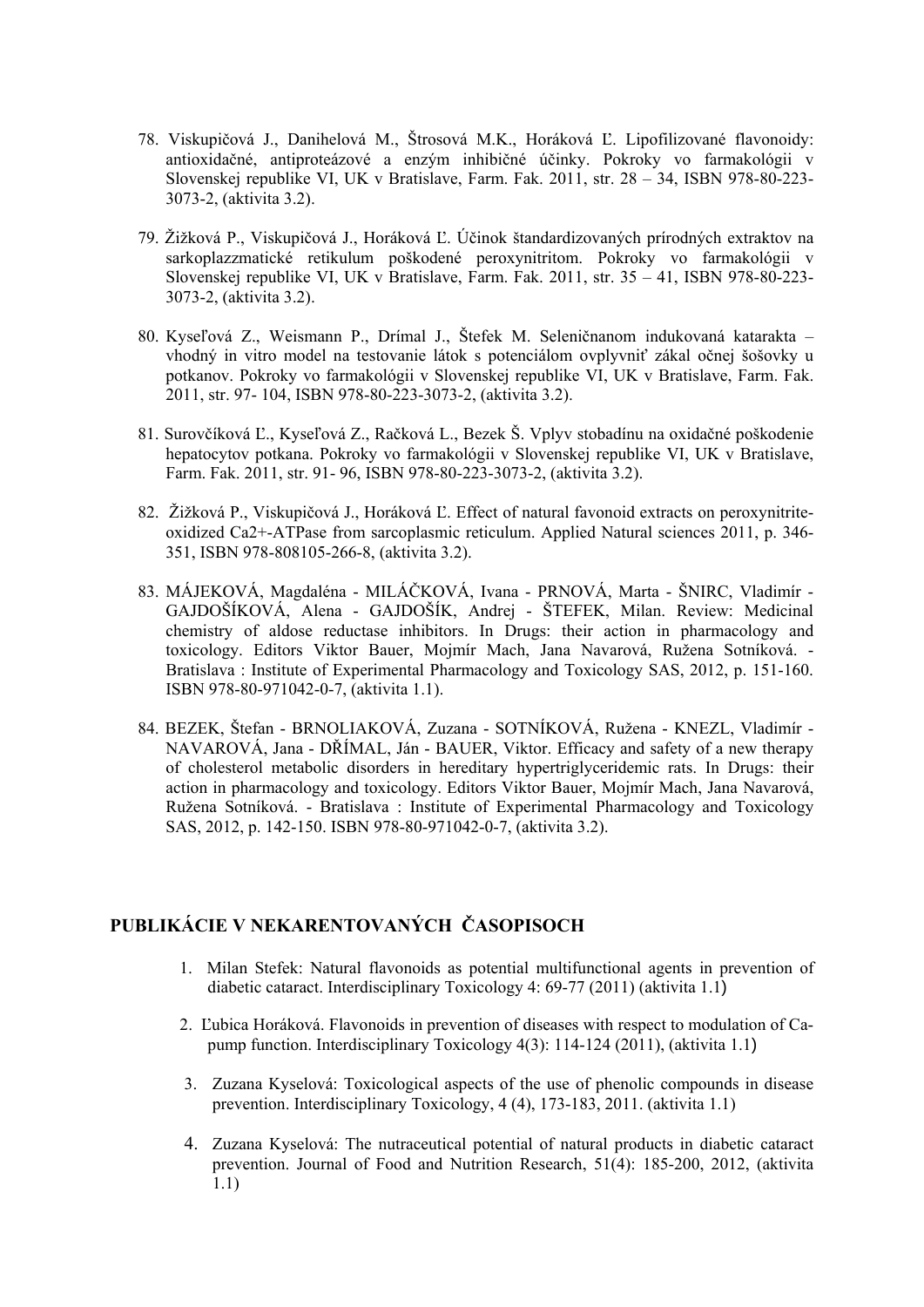- 5. Petronela Žižková, Jana Viskupičová, Ľubica Horáková: Pycnogenol® and Ginkgo biloba extract: effect on peroxynitrite-oxidized sarcoplasmic reticulum  $Ca^{2+}$ -ATPase. Interdiscip. Toxicol. 2010; Vol. 3(4): 132–136. ISSN 1337-6853 (aktivita 3.2)
- 6. Račková L, Cumaoğlu A, Bağrıacık EU, Štefek M, Maechler P, Karasu Ç. Novel hexahydropyridoin-dole derivative as prospective agent against oxidative damage in pancreatic β cells. Med Chem. 2011 Nov;7(6):711-7. (aktivita 3.2)
- 7. KARASU, Çimen CUMAOGLU, Ahmet GÜRPINAR, Ali Rifat KARTAL, Murat - KOVÁČIKOVÁ, Lucia - MILÁČKOVÁ, Ivana - ŠTEFEK, Milan. Aldose reductase inhibitory activity and antioxidant capacity of pomegranate extracts. In Interdisciplinary toxicology, 2012, vol. 5, no. 1, p.15-20. ISSN 1337-6853. (aktivita 3.2)
- **8.** BLAŠKOVIČ, Dušan DRŽÍK, Filip VISKUPIČOVÁ, Jana ŽIŽKOVÁ, Petronela VEVERKA, Miroslav - HORÁKOVÁ, Ľubica. Effects of novel quercetin derivatives on sarco/edoplasmic reticulum Ca2+ -ATPase activity. In Neuroendocrinology Letters, 2012, vol. 33, suppl. 3, p. 190-197. (aktivita 3.2)
- **9.** Ivana MILACKOVA, Lucia KOVACIKOVA, Miroslav VEVERKA, Ján GALLOVIC, Milan STEFEK Screening for antiradical efficiency of 21 semi-synthetic derivatives of quercetin in a DPPH assay. Interdisciplinary Toxicology 2013 (v tlači)

### **KAPITOLY VO VEDECKYCH MONOGRAFIÁCH VYDANÉ V ZAHRANIČÍ**

- 1. SOTNÍKOVÁ, Ružena BAUER, Viktor. Nitric oxide production and its changes in diabetic endothelial dysfunction. In Advances in Molecular Mechanisms and Pharmacology of Diabetic Complications, 2010: p. 129-151, ISBN: 978-81-7895-499-8 Editor: Milan Stefek, Transworld Research Network,37/661 (2), Fort P.O.Trivandrum-695 023, Kerala, India (aktivita 1.1)
- 2. Jana Viskupicova, Miroslav Ondrejovic and Tibor Maliar (2012). Enzyme-Mediated Prepara-tion of Flavonoid Esters and Their Applications, Biochemistry, Prof. Deniz<br>Ekinci (Ed.), ISBN: 978-953-51-0076-8. Available from:  $(Ed.)$  ISBN:  $978-953-51-0076-8$ . Available from: http://www.intechopen.com/books/biochemistry/enzyme-mediated-prepara-tion-offlavonoid-esters-and-their-applications (aktivita 1.1)

#### **VEDECKÉ MONOGRAFIE VYDANÉ V DOMÁCICH VYDAVATEĽSTVÁCH**

1. KOŠŤÁLOVÁ, Daniela - FIALOVÁ, Silvia - RAČKOVÁ, Lucia. Fytoterapia v súčasnej medicíne. 1. vyd. Martin : Osveta, 2012. 379 s. ISBN 9788080633844 (aktivita 1.1)

# **PUBLIKÁCIE V KARENTOVANÝCH ČASOPISOCH**

- 1. Milan Stefek, Cimen Karasu. Eye Lens in Aging and Diabetes Effect of Quercetin. Rejuvenation Research 2011; 14(5):525-34.
- 2. Viskupičová, J.,Danihelová, M., Májeková, M., Liptaj, T., Šturdík, E.: Polyphenol fatty acid esters as serine protease inhibitors: a quantum-chemical QSAR analysis. Journal of Enzyme Inhibition and Medicinal Chemistry, vol. 27, no. 6 (2012), p. 800-809. ISSN 1475-6366.